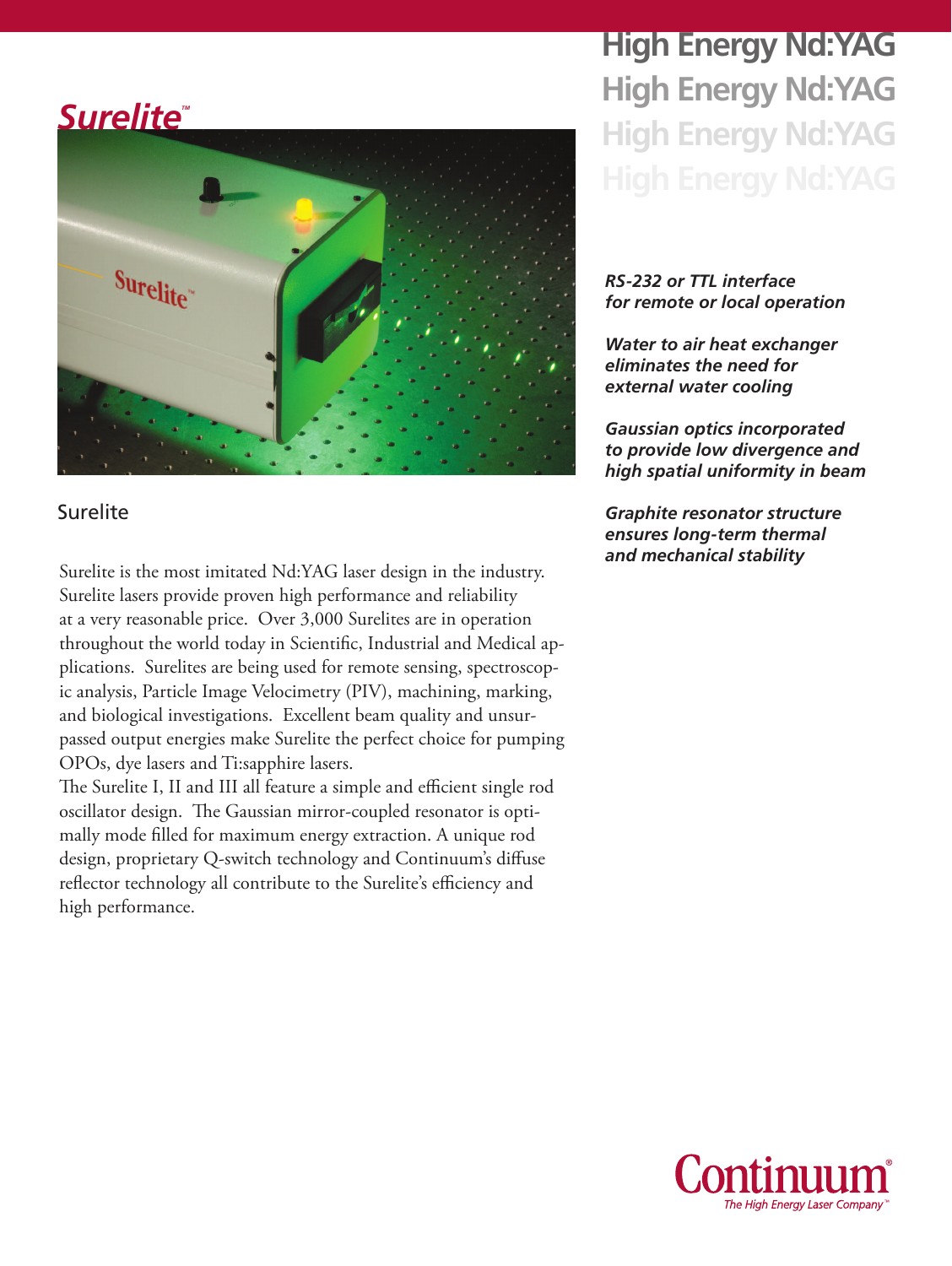## *Surelite Specifications*

| Description                              | <b>SLI-10</b>       | <b>SLI-20</b>                  | <b>SL I-30</b>     | <b>SL II-10</b>      | <b>SL II-20</b>     | <b>SL III-10</b>     |
|------------------------------------------|---------------------|--------------------------------|--------------------|----------------------|---------------------|----------------------|
| Repetition Rate (Hz)                     | 10                  | 20                             | 30                 | 10                   | 20                  | 10                   |
| Energy (mJ)                              |                     |                                |                    |                      |                     |                      |
| 1064 nm                                  | 450                 | 420                            | 380                | 650                  | 550                 | 850                  |
| $5321$ nm                                | 200                 | 160                            | 130                | 300                  | 250                 | 425                  |
| 355 nm                                   | 65/100 <sup>2</sup> | 60/100 <sup>2</sup>            | 25/70 <sup>2</sup> | 100/160 <sup>2</sup> | 70/120 <sup>2</sup> | 165/225 <sup>2</sup> |
| 266 nm                                   | 60                  | 45                             | 30                 | 80                   | 60                  | 100                  |
| Pulsewidth <sup>3</sup> (nsec)           |                     |                                |                    |                      |                     |                      |
| 1064 nm                                  | $5 - 7$             | $5-7$                          | $5 - 7$            | $5 - 7$              | $5-7$               | $4 - 6$              |
| 532 nm                                   | $4-6$               | $4-6$                          | $4 - 6$            | $4 - 6$              | $4 - 6$             | $3 - 5$              |
| 355 nm                                   | $4-6$               | $4-6$                          | $4 - 6$            | $4 - 6$              | 4-6                 | $3 - 5$              |
| 266 nm                                   | $4 - 6$             | 4-6                            | $4 - 6$            | $4 - 6$              | 4-6                 | $3 - 5$              |
| Linewidth (cm <sup>-1</sup> )            |                     |                                |                    |                      |                     |                      |
| Standard                                 | $\mathbf{1}$        | 1                              | $\mathbf{1}$       | $\mathbf{1}$         | 1                   | $\mathbf{1}$         |
| Divergence <sup>4</sup> (mrad)           | 0.5                 | 0.5                            | 0.5                | 0.5                  | 0.5                 | 0.5                  |
| Beam Pointing Stability (±µrad)          | 30                  | 50                             | 70                 | 30                   | 50                  | 50                   |
| Beam Diameter (mm)                       | 6                   | 6                              | 6                  | $\overline{7}$       | 7                   | 9.5                  |
| Jitter <sup>5</sup> (±ns)                | 0.5                 | 0.5                            | 0.5                | 0.5                  | 0.5                 | 0.5                  |
| Energy Stability <sup>6</sup> ( $\pm$ %) |                     |                                |                    |                      |                     |                      |
| 1064 nm                                  | 2.0;0.7             | 2.0;0.7                        | 2.0;0.7            | 2.5;0.8              | 2.5;0.8             | 2.5;0.8              |
| 532 nm                                   | 3.5;1.2             | 3.5; 1.2                       | 3.5;1.2            | 3.5;1.2              | 3.5; 1.2            | 3.5;1.2              |
| 355 nm                                   | 4.0; 1.3            | 4.0; 1.3                       | 4.0; 1.3           | 4.0; 1.3             | 4.0; 1.3            | 4.0; 1.3             |
| 266 nm                                   | 7.0;2.3             | 7.0;2.3                        | 7.0;2.3            | 7.0;2.3              | 7.0;2.3             | 7.0;2.3              |
| Power Drift <sup>7</sup> $(\pm\%)$       |                     |                                |                    |                      |                     |                      |
| 1064 nm                                  | 3.0                 | 3.0                            | 3.0                | 3.0                  | 3.0                 | 3.0                  |
| 532 nm                                   | 3.0                 | 3.0                            | 3.0                | 6.0                  | 6.0                 | 5.0                  |
| 355 nm                                   | 3.0                 | 3.0                            | 3.0                | 6.0                  | 6.0                 | 5.0                  |
| 266 nm                                   | 6.0                 | 6.0                            | 6.0                | 8.0                  | 8.0                 | 8.0                  |
| Beam Spatial Profile <sup>8</sup>        |                     |                                |                    |                      |                     |                      |
| Near Field (<1M)                         | 0.70                | 0.70                           | 0.65               | 0.70                 | 0.65                | 0.70                 |
| Far Field $(\infty)$                     | 0.95                | 0.95                           | 0.90               | 0.95                 | 0.90                | 0.95                 |
| Deviation from Gaussian <sup>9</sup>     |                     |                                |                    |                      |                     |                      |
| Near Field (<1M)                         | 30                  | 30                             | 35                 | 30                   | 35                  | 30                   |
| Polarization                             |                     |                                |                    |                      |                     |                      |
| 1064, 355, 266 nm                        |                     | ----------------- Horizontal - |                    |                      |                     |                      |
| 532 nm                                   |                     |                                |                    | Vertical             |                     |                      |

Notes

1. With Type II doubler

2. High Energy UV option with Type I doubler

3. Full width, half maximum

4. Full angle for 86% of energy

5. With respect to external trigger

6. The first value represents shot-to-shot for 99.9% of pulses, the second value represents RMS.

7. Average for 8 hours with  $\Delta T_{\text{room}} < \pm 3$  °C

8. A least squares fit to a Gaussian profile. A perfect fit would have a coefficient of 1

9. Maximum deviation at beam center  $(\pm \%)$ 

All specifications at 1064 nm unless otherwise noted.

As a part of our continuous improvement program, all specifications are subject to change without notice.